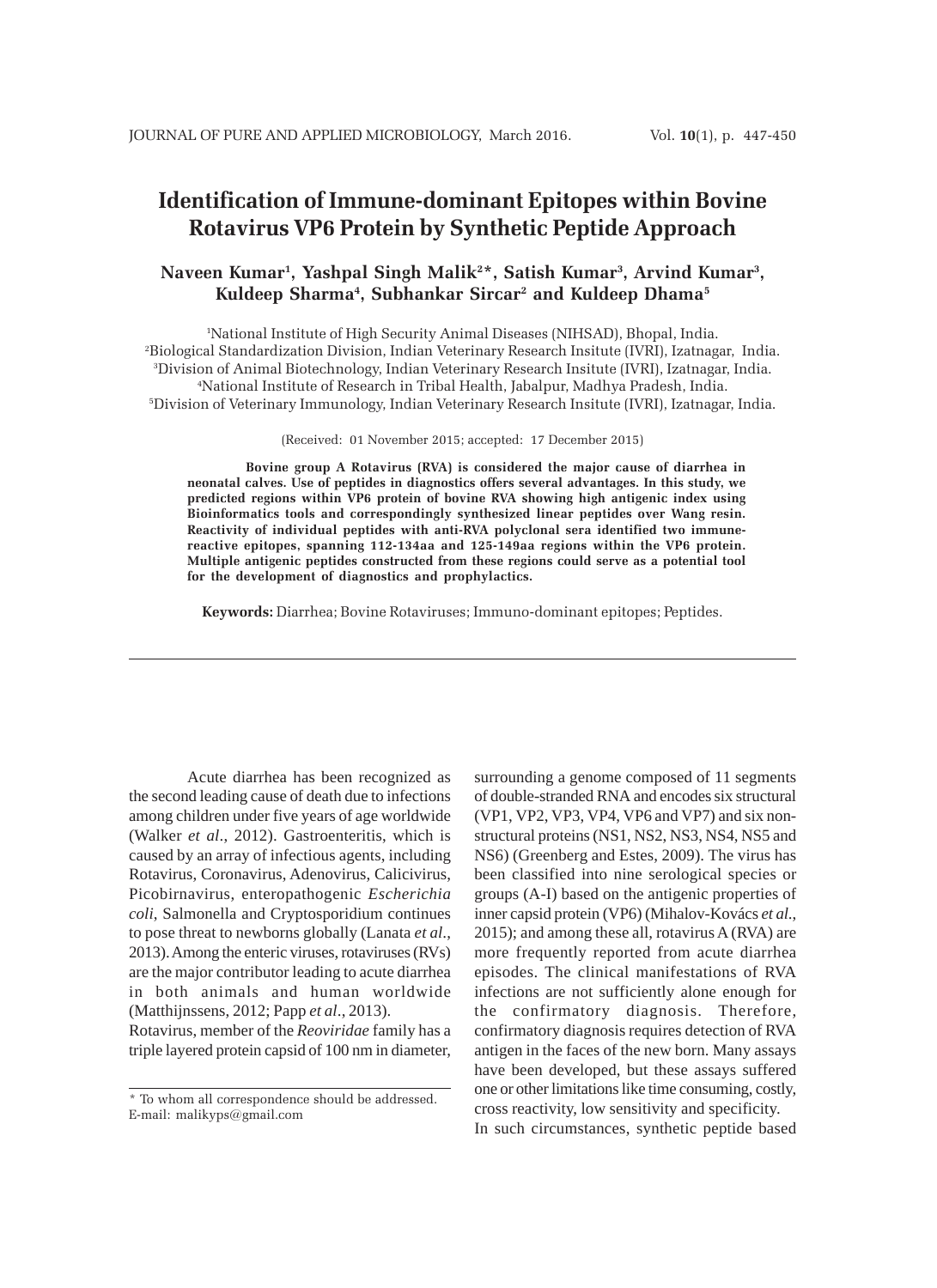diagnostic assays are in demand because of their chemically defined nature, being safe, avoid risk of infection and accidental laboratory escape, noninfectious specific reagents and safe supply of diagnostic reagents to various destinations. Synthetic peptides mimicking specific epitopes of infectious viral proteins have been proved to be an alternative to viral antigens in disease diagnosis (Noh *et al*., 2014).

The perusal of literature reveals that till now, peptides have not been used for diagnostic assay development for RVA. Therefore, the aim of the study was to identify the immune-dominant epitopes within highly conserved VP6 protein of bovine RVA.

### **MATERIALS AND METHODS**

#### **Antigenic epitopes prediction**

The immune-dominant epitopes were identified within the bovine RVA VP6 protein by Protean software implemented in DNA STAR using various predictive algorithms. The peptide sequences were selected and designed accordingly covering these immune-dominant epitopes. In this study, a total of six peptides within VP6 protein (6-29aa, 98-121aa, 112-134aa, 125-149aa, 161-175aa, and 368-393aa) were selected having high Jameson-Wolf antigenic index.

## **Designing, synthesis and purification of linear peptides**

The selected peptides were synthesized manually using solid phase peptide synthesis methodology employing Fmoc chemistry. All peptides were synthesized over Wang resin. After cleavage from resin support; they were precipitated by adding dry and chilled diethyl ether. The precipitated peptides were vacuum dried and the white powder thus obtained was stored under dry conditions till further use. Each peptide was purified by Reversed Phase High Performance Liquid Chromatography (RP-HPLC).

### **Reactivity of individual peptides with anti-RVA sera**

The immune-reactivity of individual peptides with anti-RVA polyclonal sera was examined by standard protocol. Briefly, individual peptides were coated in duplicate in high binding polystyrene Maxisorp ELISA plate (Nunc, Denmark), followed by blocking with 2% BSA. Each peptide was made to react with anti-RVA polyclonal sera raised in rabbit. Reactivity of peptides with sera was detected by anti-Rabbit HRP conjugate and use of OPD substrate. Finally, optical density was recorded at 492nm wavelength in an ELISA reader (Biorad, Model 680).

### **RESULTS AND DISCUSSION**

The proteins present on the outer surface of protein of any virion are responsible for production of neutralizing/non-neutralizing antibodies. The epitopes present in these proteins exist as conformational and linear epitopes. Linear epitopes, the majority one bind specifically to antibodies. Peptides imitating immuno-dominant epitopes present on the outer surface of the virion have been evidenced as a striking reagent for detection of virus specific antibodies/viral antigens because of their ease to synthesize and costeffective in production (Marsden *et al*., 1992; Simmonds *et al*., 1993; Saravanan *et al*., 2004a,b). Smartly designed peptides covering the immunodominant epitopes of viral antigen have an advantage of eliminating the non-specific reactions due to cross-reactivity of serum antibodies with host cell antigens (Larzábal *et al*., 2010).

In order to identify these reactive epitopes, overlapping peptide library approach is generally used. To avoid the cumbersome approach of synthesizing an overlapping peptide library covering the whole protein in search of immunoreactive epitopes, bioinformatics tools were used to predict the immuno-dominant regions using various algorithms employed in Protean software (DNA STAR). The VP6 protein is the most frequently target protein in diagnostic assays to detect RVA particles owing to its high conservative and immunogenic nature, therefore this protein was selected in this study (Tang *et al*., 1997). Therefore, locating the regions within VP6 protein of bovine RVA that are reactive with anti-RVA antibodies are very critical to make use of peptides in development of diagnostic assay.

In this study, we identified six regions with high antigenic index and correspondingly synthesis free linear peptides by solid phase peptide synthesis approach over Wang resin. Reactivity of two peptides covering 112-134aa and 125-149aa regions displayed, comparatively higher reactivity than others. These two regions could be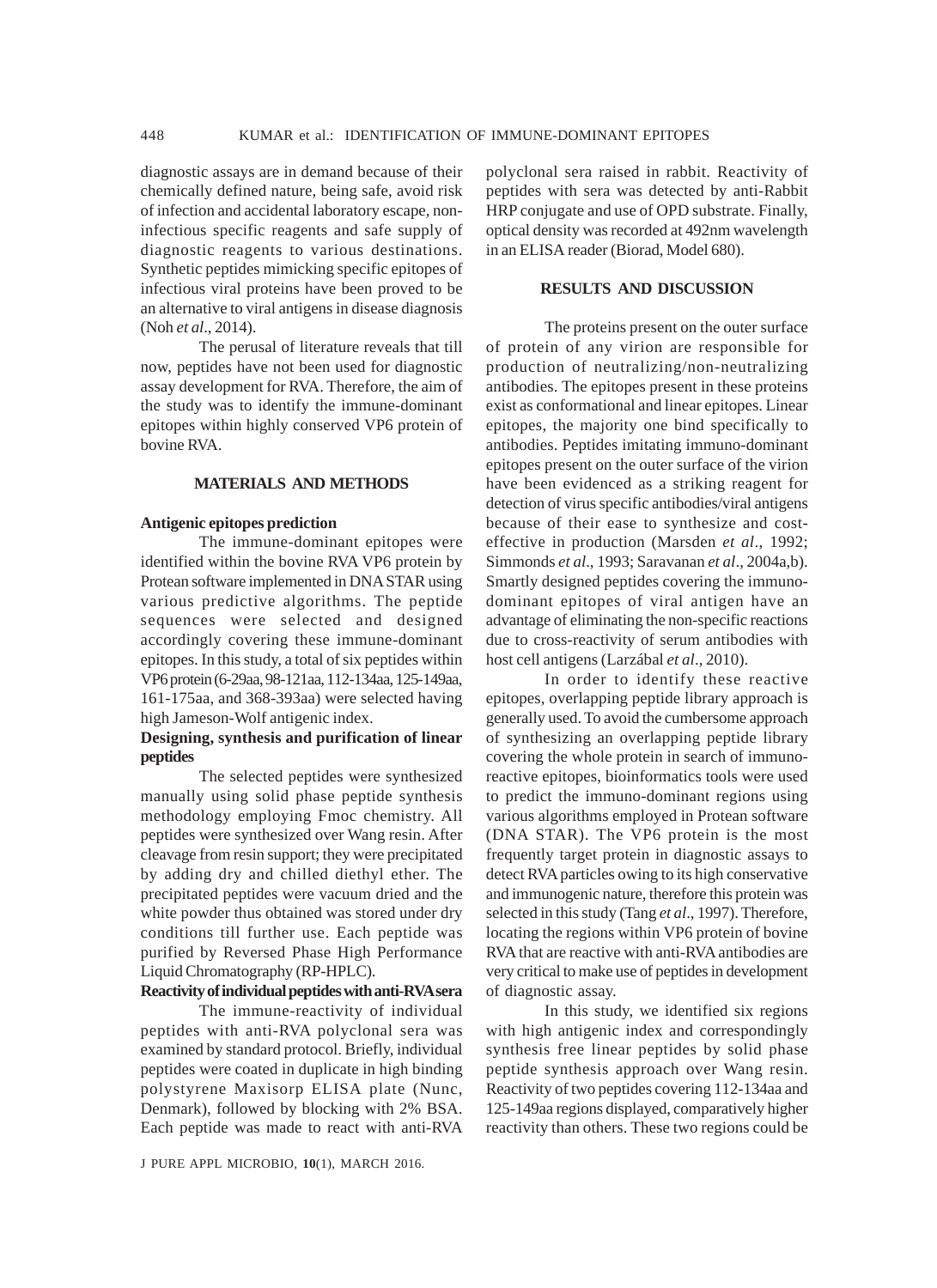a potential target for development for diagnostic assay.

Owing to low molecular weight, the linear peptides could not produce high-titred sera. This limitation could be overcome by the use of Multiple Antigenic Peptide (MAP) (Tam and Zavala, 1989; Sadler and Tam, 2002). Using this method it had been possible to produce high titred anti-peptide antisera and also to produce highly immunogenic peptide vaccine for many pathogens. One major advantage of anti-peptide antibodies produced against MAPs is that they are targeted against single epitope and presumably could serve as homogenous antibodies similar to monoclonal antibodies. These anti-peptide antibodies have been used as a source of safe, non-infectious reagents in immunoassays for sero-diagnosis of Hepatitis C virus (Simmonds *et al*., 1993), Infectious Bronchitis virus (Jackwood and Hilt, 1995), Infectious Bursal Disease (IBD) virus (Saravanan *et al*., 2004a, b), Peste des Petits Ruminants (PPR) virus (Dechamma *et al*., 2006), herpes simplex virus-1 (Ran *et al*., 2014). Recently, the potential of MAPs as vaccine candidate has been experimentally proven in lab animal models for *Bacillus anthracis* (Oscherwitz *et al*., 2010)*, Staphylococcus aureus* (Wang *et al*., 2015), Swine influenza viruses (Wen *et al*., 2015), and Influenza A viruses (Stepanova *et al*., 2015). Consequently, we will design and synthesize MAPs covering these reactive regions within bovine RVA VP6 protein and will evaluate their potential in the development of diagnostic assay and as vaccine candidates.

#### **CONCLUSION**

Linear peptides synthesized from 112- 134aa and 125-149aa regions within VP6 protein of bovine RVA are highly specific and reserve the potential to be used in diagnostic assay with high sensitivity and specificity.

# **ACKNOWLEDGMENTS**

The authors wish to thank Director, Indian Veterinary Research Institute (IVRI), Izatnagar, India for the financial and infrastructural support.

#### **REFERENCES**

- 1. Walker, C.L., Aryee, M.J., Boschi-Pinto, C., Black, R.E. Estimating diarrhea mortality among young children in low and middle income countries. *PLoS One.,* 2012; **7**: e29151.
- 2. Lanata, C.F., Fischer-Walker, C.L., Olascoaga, A.C., Torres, C.X., Aryee, M.J., Black, R.E., Child Health Epidemiology Reference Group of the World Health Organization and UNICEF. Global Causes of Diarrheal Disease Mortality in Children <5 Years of Age: A Systematic Review. *PLoS One.*, 2013; **8**(9): e72788.
- 3. Matthijnssens, J., Otto, P.H., Ciarlet, M., Desselberger, U., Van Ranst, M., Johne, R. VP6 sequence-based cut off values as a criterion for rotavirus species demarcation. *Arch. Virol*., 2012; **157**: 1177–82.
- 4. Papp, H., László, B., Jakab, F., Ganesh, B., De Grazia, S., Matthijnssens, J., Ciarlet, M., Martella, V., Bányai, K. Review of group A rotavirus strains reported in swine and cattle. *Vet. Microbiol.*, 2013; **165**(3-4): 190–9.
- 5. Greenberg, H.B., Estes, M.K. Rotaviruses: from pathogenesis to vaccination. *Gastroenterol.*, 2009; **136**: 1939–51.
- 6. Mihalov-Kovács, E., Gellért, Á., Marton, S., Farkas, S.L., Fehér, E., Oldal, M., Jakab, F., Martella, V., Bányai, K. Candidate new rotavirus species in sheltered dogs, Hungary. *Emerg Infect Dis.*, 2015: **21**(4): 660-3.
- 7. Noh, J., Rodriguez, S., Lee, Y.M., Handali, S., Gonzalez, A.E., Gilman, R.H., Tsang, V.C., Garcia, H.H., Wilkins, P.P. Recombinant Protein- and Synthetic Peptide-Based Immunoblot Test for Diagnosis of Neurocysticercosis. *Clin. Microbiol*., 2014; **52**(5): 1429-34.
- 8. Marsden, H.S., Owsianka, A.M., Graham, S., McLean, G.W., Robertson, C.A., Subak-Sharpe, J.H. Advantages of branched peptides in serodiagnosis. Detection of HIV-specific antibodies and the use of glycine spacers to increase sensitivity. *J. Immunol. Methods*., 1992; **147**(1): 65-2.
- 9. Simmonds, P., Rose, K.A., Graham, S. Mapping of serotype-specific, immuno-dominant epitopes in the NS-4 region of hepatitis C virus (HCV): use of type specific peptides to serologically differentiate infections with HCV types 1, 2, and 3. *J. Clin. Microbiol*., 1993; **31**: 1493–03.
- 10. Saravanan, P., Kumar, S., Kataria, J.M. Detection of infectious bursal disease virus by ELISA using an antipeptideantibodyraised against VP3

J PURE APPL MICROBIO*,* **10**(1), MARCH 2016.